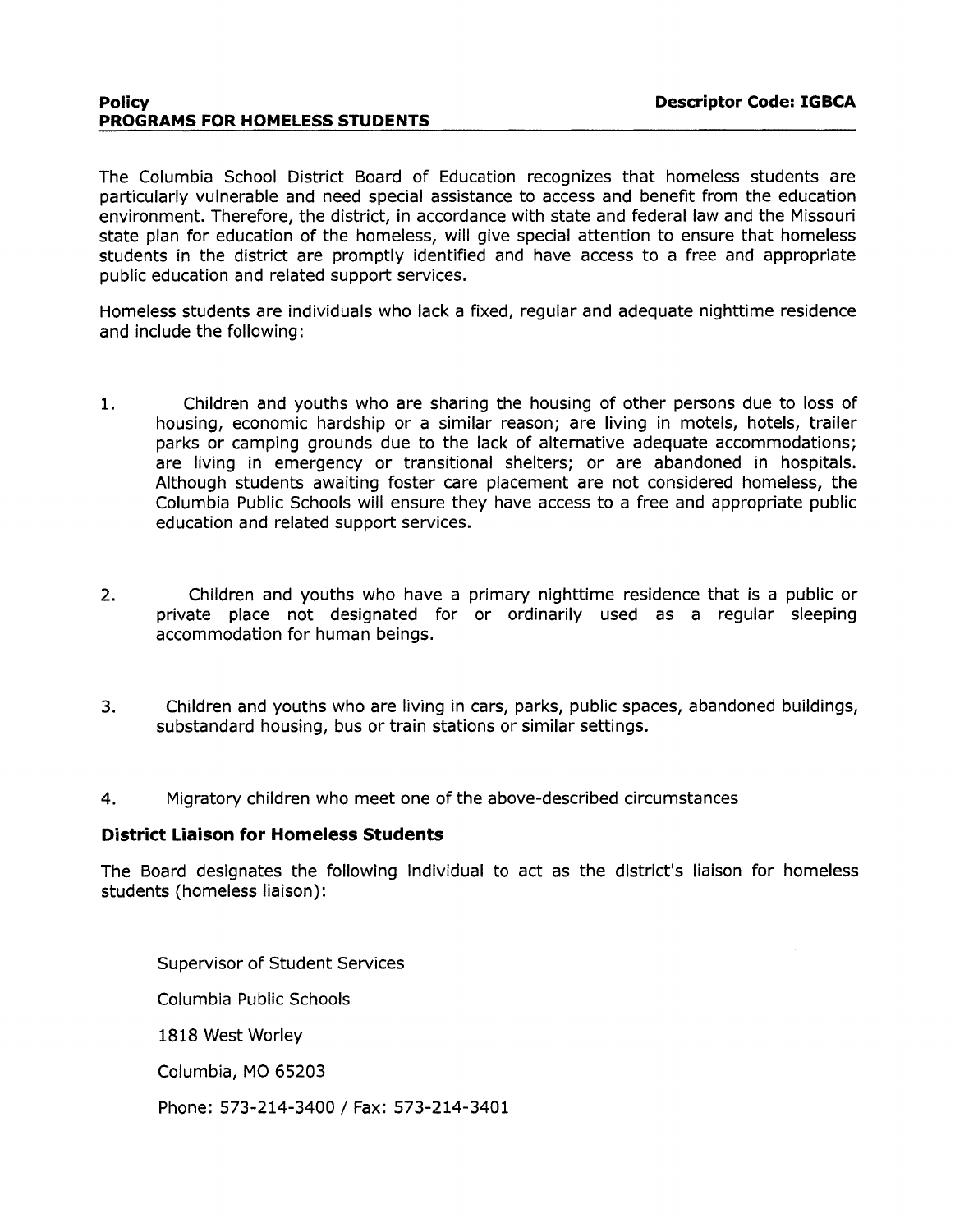The homeless liaison shall designate and train another district employee to serve as the homeless liaison in the absence of the homeless liaison.

# **School of Origin**

For the purposes of this policy, "school of origin" is defined as the school that the student attended when permanently housed or the school in which the student was last enrolled, including a public preschool. When the student completes the final grade level served by the school of origin, the term shall then include the designated receiving school at the next grade level for all feeder schools.

## **Enrollment**

The selected school shall immediately enroll the homeless student even if the student is unable to produce records normally required for enrollment, such as previous academic records, immunization or other health records, proof of residency, or other documentation, and even if the student has missed any application or enrollment deadlines during any period of homelessness. Outstanding fines, fees or absences shall not present a barrier to enrollment of the student. However, the district may require a parent/guardian of a homeless student to submit contact information.

Immediately upon identifying the student as being eligible for homeless services, the selected school shall ensure that the student is attending class and participating fully in school activities.

## **Placement**

The district will consider the best interest of the homeless student, with parental involvement, in determining whether he or she should be enrolled in the school of origin or the school that nonhomeless students who live in the attendance area in which the homeless student is actually living are eligible to attend. In determining the best interest of the student, the district will:

- 1. Presume that keeping the student in the school of origin is in the student's best interest, except when doing so is contrary to the request of the student's parent/guardian or the student if unaccompanied by a parent/guardian.
- 2. Consider student-centered factors related to the student's best interest, including factors related to the impact of mobility on achievement, education, health and safety of homeless students, giving priority to the request of the homeless student's parent/guardian or the unaccompanied student.

The choice regarding placement shall be made regardless of whether the homeless student lives with his or her parents/guardians or has been temporarily placed elsewhere. If the student is unaccompanied, the homeless liaison shall assist the student in placement or enrollment decisions, give priority to the views of the student and provide the student with notice of his or her right to appeal the district's decision.

If the district determines that placement should be in the school of origin, the student will continue his or her education in the school of origin for the duration of the homelessness when the student's family becomes homeless between academic years or during an academic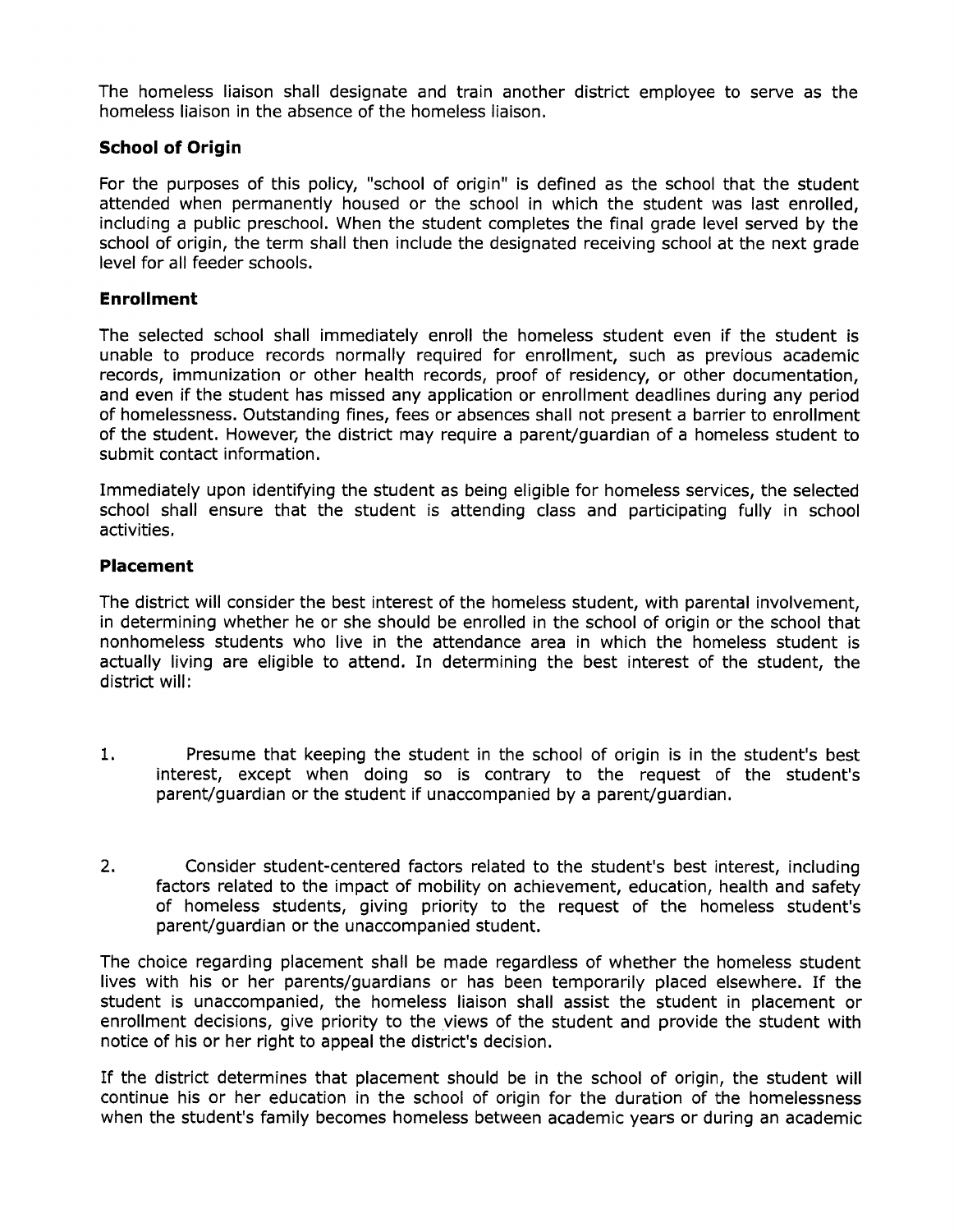year, and for the remainder of the academic year even if the student becomes permanently housed during the academic year.

If the district determines that it is not in the best interest of the student to attend either the school of origin or the school requested by the parent/guardian or unaccompanied student, the district shall provide a written explanation of the reasons for its determination. The explanation shall be given in a manner and form understandable to the parents/guardians or unaccompanied student and shall include information regarding the right to appeal the district's determination.

The written explanation will include:

- 1. A description of the action proposed or refused by the district;
- 2. An explanation of why the action was proposed or refused;
- 3. A description of any other options the district considered;
- 4. The reasons other options were rejected;
- 5. A description of any other relevant factors to the district's decision and information related to the eligibility or best interest determination, including the facts and evidence relied upon and their sources;
- 6. Appropriate timelines to ensure any relevant deadlines are not missed; and
- 7. Contact information for the local liaison and the state coordinator for homeless students (state coordinator) and a brief description of their respective roles.

#### **Services**

Each homeless student shall be provided services comparable to the services offered to other students in the district including, but not limited to, transportation services; education services for which the student meets the eligibility criteria, such as education programs for disadvantaged students, students with disabilities, and gifted students; programs in career and technical education; school nutrition programs; preschool programs; before- and afterschool care programs; and programs for English learners. Homeless students will not be segregated in a separate school or program within a school based on the students' status as homeless.

The district will coordinate services for homeless students with local social service agencies and other agencies or entities providing services to homeless students and their families, including services and programs funded under the Runaway and Homeless Youth Act. The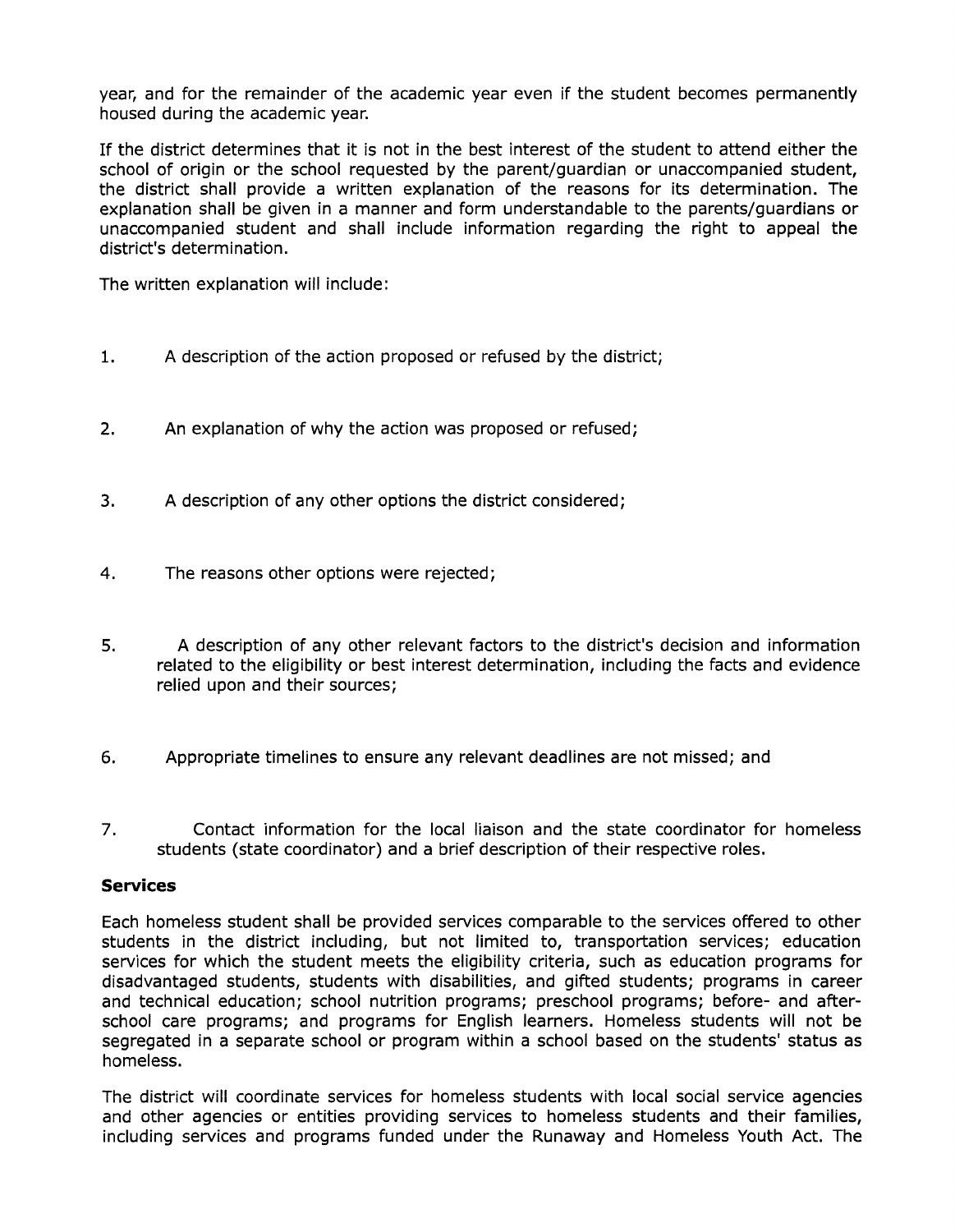district will also coordinate transportation, transfer of school records and other interdistrict activities with other school districts.

# **Transportation**

If the homeless student's school of origin, including a public preschool, and temporary housing are located in the Columbia School District , the district will provide transportation to and from the school of origin at the request of the parent/guardian or homeless liaison, provided it is in the best interest of the student.

If the homeless student's school of origin and temporary housing are located in two different school districts, the districts may agree on a method to apportion the responsibility and costs for providing transportation to the school of origin. If no agreement is reached, the districts will equally share the responsibility and costs for transporting the student. If a homeless student becomes permanently housed in the middle of the school year, the district will continue to provide transportation to the school of origin for the remainder of the school year.

Transportation to the school of origin shall be provided even if a homeless preschooler who is enrolled in a public preschool moves to another district that does not provide a widely available or universal preschool.

## **Records**

When a homeless student enrolls in the district or a district school, the district will immediately contact the school the homeless student last attended in order to obtain academic or other relevant records.

Any records ordinarily kept by the school for each homeless student (including immunization or other health records, academic records, birth certificates, guardianship records, and evaluations for special services or programs) shall be maintained so that the district is equipped to provide the student with appropriate services, make necessary referrals and transfer records in a timely fashion when a homeless student enters a new school district. Copies of records shall be made available upon request to students or parents/guardians in accordance with the Family Educational Rights and Privacy Act (FERPA).

Information about a homeless student's living situation shall be treated as a student education record and shall not be deemed to be directory information under FERPA.

# **Homeless Liaison Responsibilities**

The homeless liaison will attend all required professional development and other technical assistance activities as determined appropriate by the Department of Elementary and Secondary Education (DESE). The district shall inform school personnel, service providers and advocates working with homeless families of the duties of the homeless liaison. The homeless liaison will ensure that:

- 1. Homeless students, including homeless preschool-age children, are identified by school personnel through outreach and coordination activities with other entities and agencies.
- 2. Homeless students are enrolled in and have a full and equal opportunity to succeed in schools in the district.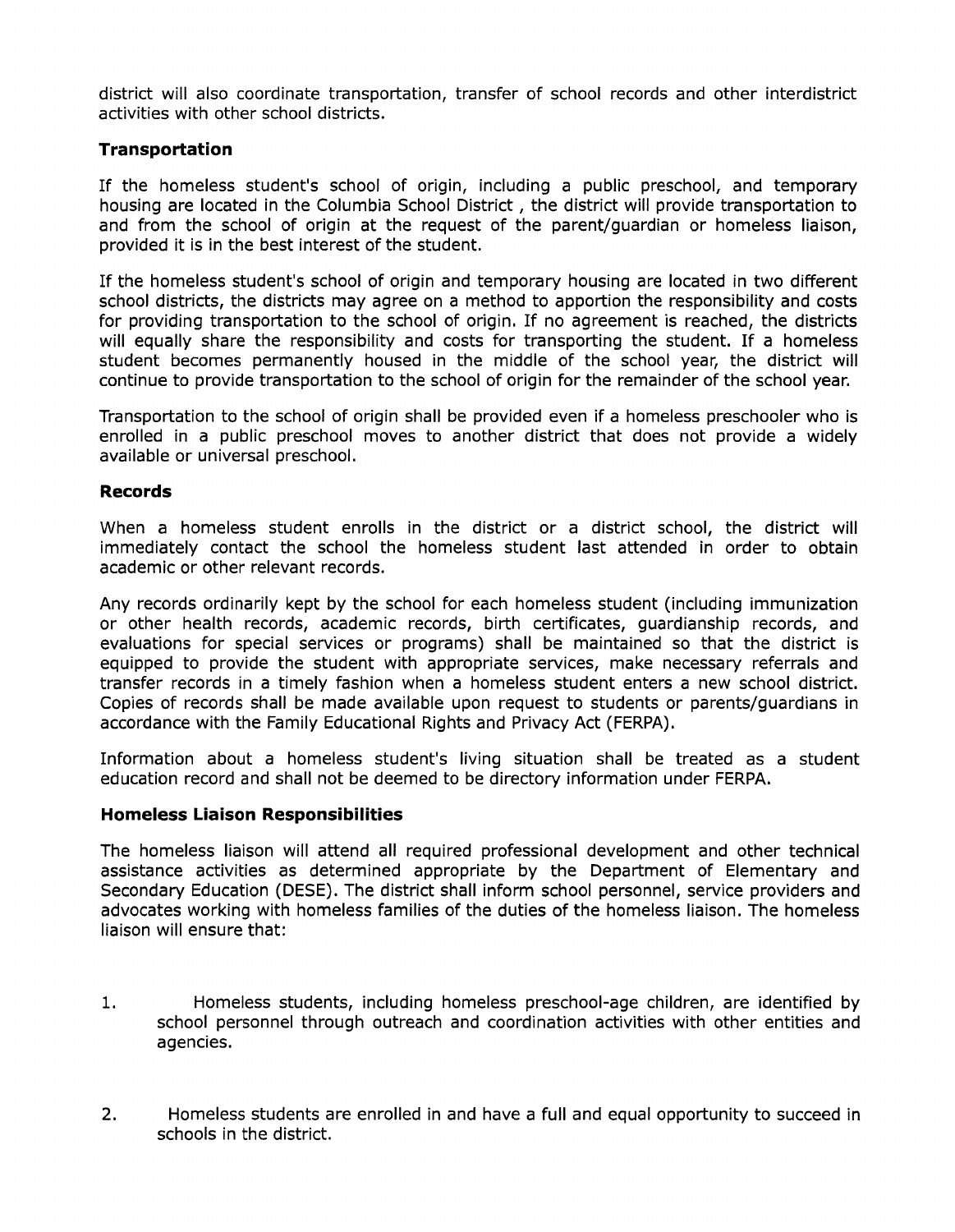- 3. Homeless families and students have access to and receive education services for which they are eligible, including Head Start and Early Head Start, early intervention services under the Individuals with Disabilities Education Act, and preschool programs administered by the district, as well as referrals to healthcare services, dental services, mental health and substance abuse services, housing services and other appropriate services based on their assessed needs.
- 4. The parents/guardians of homeless students are informed of the educational and related opportunities available to their students and are provided with meaningful opportunities to participate in the education of their students.
- 5. Public notice of the educational rights of homeless students is disseminated in locations frequented by parents/guardians, youth and unaccompanied youth, including schools, family shelters, public libraries and soup kitchens, in a manner and form understandable to the parents/guardians and youth.
- 6. Enrollment disputes are mediated in accordance with law.
- 7. The parentsguardians of homeless students and unaccompanied students are fully informed of all transportation services, including transportation to the school of origin and are assisted in accessing transportation to the selected school.
- 8. Unaccompanied students will be assisted in placement or enrollment decisions, their views will be considered, and they will be provided notice of the right to appeal.
- 9. School personnel providing services to homeless students and their parents/guardians receive professional development and other support.
- 10. Unaccompanied students:
	- Are enrolled in school;
	- Have opportunities to meet the same challenging state academic standards that are established for other students; and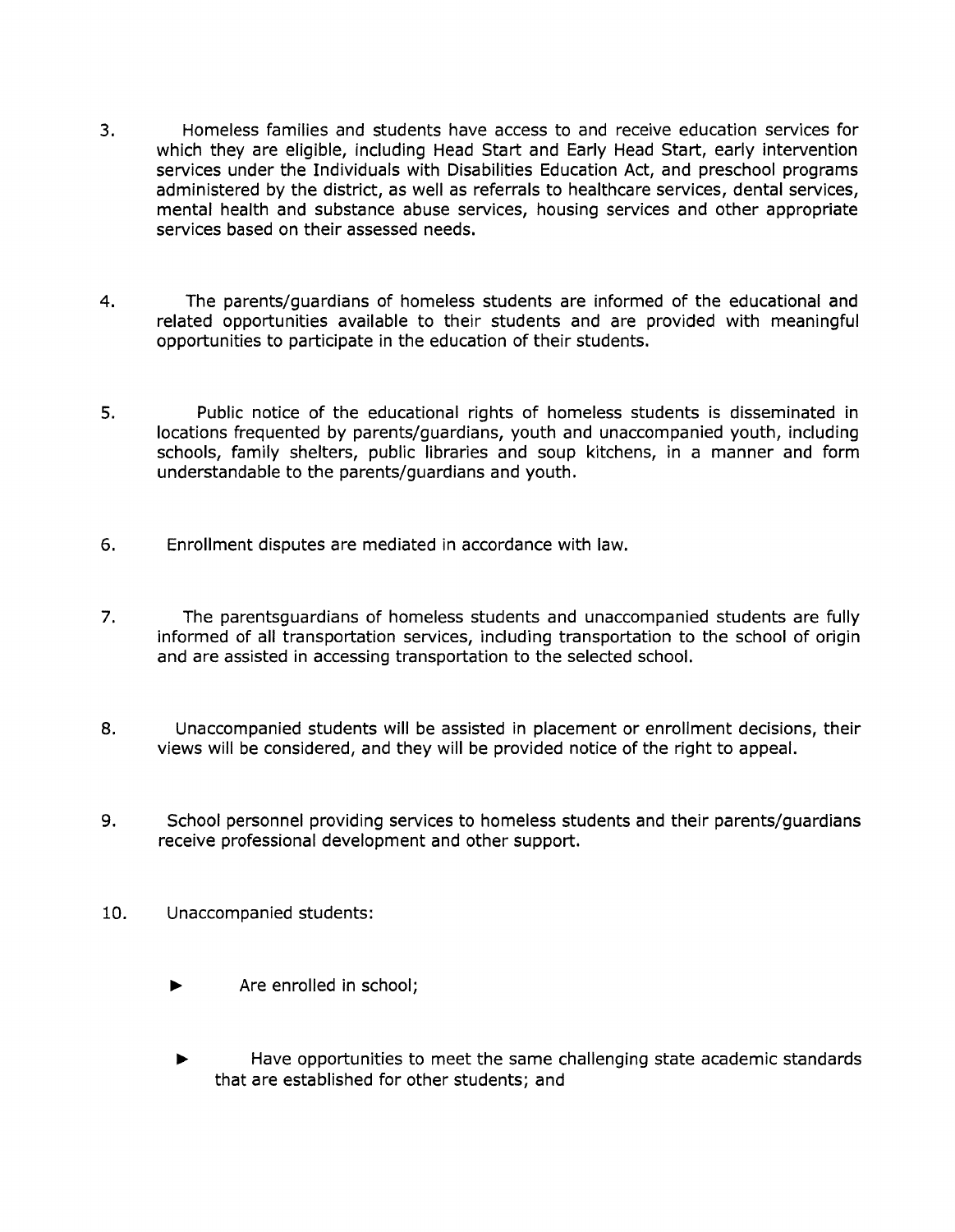- Are informed of their status as independent students under laws applicable to higher education and that they may obtain assistance from the homeless liaison in order to receive verification of this status for the purposes of applying for federal student aid.
- 11. Students who need to obtain immunizations or medical or immunization records will receive assistance.
- 12. The district collects and reports reliable, valid and comprehensive data to DESE regarding homeless students.
- 13. All homeless high school students receive information and individualized counseling regarding college readiness, college selection, the application process, financial aid and the availability of on-campus supports.
- 14. Every effort is made to enroll preschool-age homeless children in preschool if they are not already enrolled.

# **Disputes**

Parents/Guardians or unaccompanied students may appeal district decisions regarding eligibility, enrollment or placement in accordance with the Standard Complaint Resolution Process adopted by DESE. The district will make every effort to resolve complaints or disputes at the district level. The homeless liaison will inform the parent/guardian or unaccompanied student of the district's complaint resolution process when a question or complaint arises concerning the education of a homeless student.

- 1. If the parent, guardian or unaccompanied student has a complaint regarding the education of a homeless student, the person (complainant) must notify the homeless liaison. The homeless liaison serves as the intermediary between the homeless student and the school the student attends. The homeless liaison shall provide a copy of or access to the district's policies addressing the education of homeless students and the district's complaint form to the complainant.
- 2. The complainant can file a complaint in writing with the homeless liaison. The homeless liaison will provide a written resolution of the dispute or a plan of action within five days of the date the complaint was received by the homeless liaison. The parties may mutually agree to an extension of time; however, every effort should be made to resolve the complaint in the shortest possible time.
- 3. If the dispute is not resolved by the homeless liaison, the complainant may file a written complaint with the superintendent or designee for review. The superintendent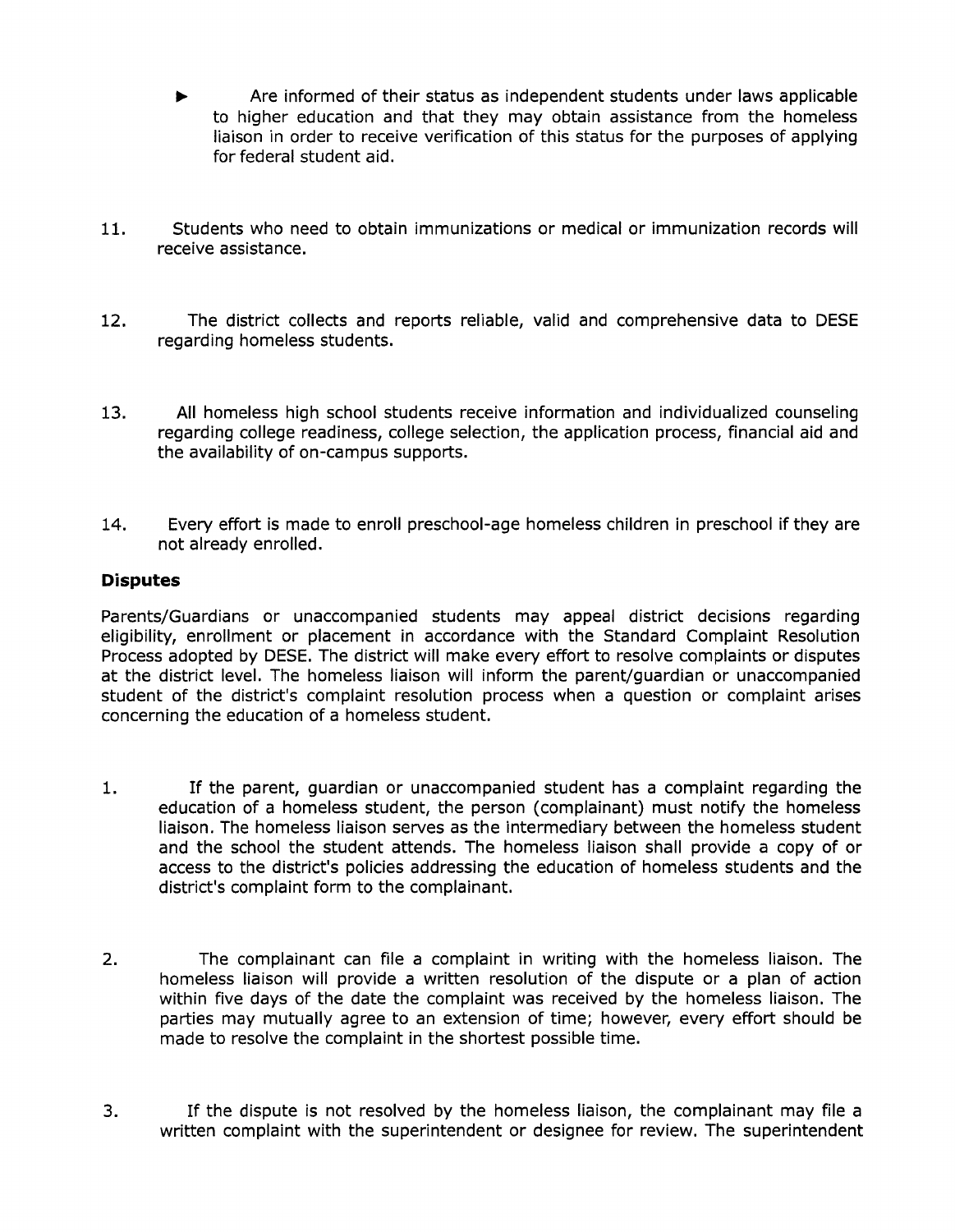or designee will provide a written resolution or plan of action within five days of the date the complaint was received. The parties may mutually agree to an extension of time; however, every effort should be made to resolve the complaint in the shortest amount of time.

4. If the dispute is not resolved at the superintendent level, the complainant may file a written complaint with the Board of Education. The Board will provide a written resolution of the dispute or a plan of action within 30 days of the date the complaint was received by the Board. If the dispute is not resolved by the Board in a manner satisfactory to the complainant, an appeal may be brought to DESE in accordance with the state complaint resolution process, which the homeless liaison will provide to the complainant.

While the dispute process is ongoing, the student in question must be enrolled in school. If the dispute revolves around which school is the school of best interest for the student, the student shall be enrolled at the school to which the parent/guardian or unaccompanied student seeks enrollment while the final resolution of the dispute is pending. The student shall be allowed to fully participate in school activities and receive transportation, if requested.

If the parent/guardian or unaccompanied student are English learners, use a native language other than English, or need additional supports due to a disability, the district shall make translators, interpreters or other support services available without charge and in the appropriate language.

\*\*\*\*\*\*\*

### **Note: The reader is encouraged to check the index located at the beginning of this section for other pertinent policies and to review administrative procedures and/or forms for related information.**

Columbia Public Schools Date Adopted: 3/3/1997 Last Revised: 11/12/2018

These references are not intended to be part of the policy itself, nor do they indicate the basis or authority for the board to enact this policy. Instead, they are provided as additional resources for those interested in the subject matter of the policy.

#### State Reference

§167.020, RSMo §167.181, RSMo §210.003, RSMo. 19 C.S.R. 20-28.010

#### Federal Reference

20 u.s.c. § 1232g 34 C.F.R Part 99 42 u.s.c. §§ 11431-11435

## Policy Reference

JCC-1

# Description

**State Statute** State Statute State Statute State Regulation

# Description

Family Educational Rights and Privacy Act Family Educational Rights and Privacy Act McKinney - Vento Homeless Children's Assistance Act

> Description **INTERDISTRICT TRANSFERS**